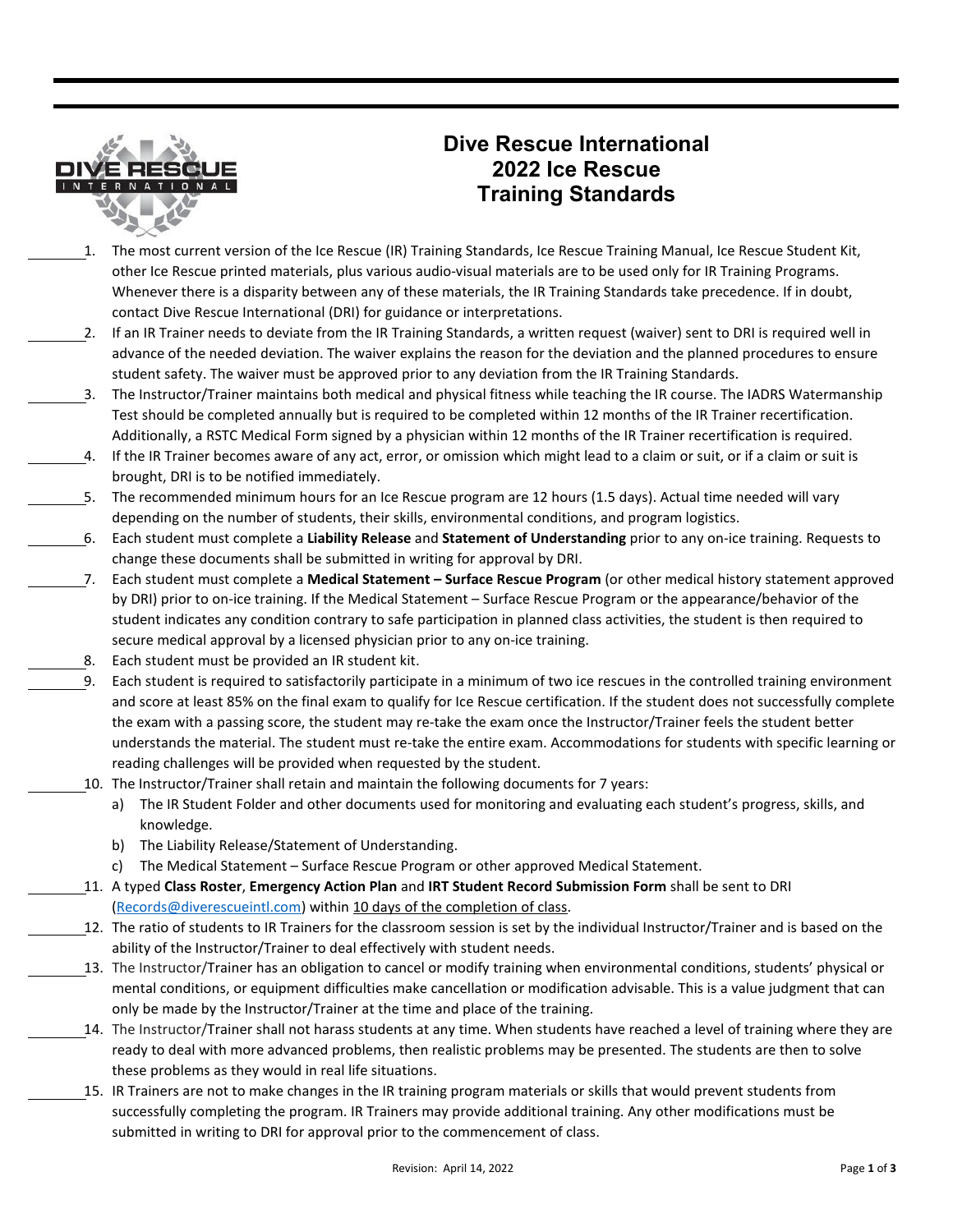- 16. IR training (including "Shore Support" training) is restricted to members of public safety agencies, government agencies, recognized SAR teams, or recognized public safety dive teams. Recognized teams are those organizations who would normally work under the direction of a government agency.
- 17. The minimum age for participation in the IR program is 18 years old.
- 18. Students who are "Shore Support" participants are welcome in the IR class. They must be active participants and successfully complete the written exam. "Shore Support" students must be documented on the Class Roster. DRI will issue their certificates as "Shore Support". These certificates should also be issued to students unable to complete the on-ice portion of the IR program.
- 19. Instructor/Trainers are to insist that their students inform them if they are excessively cold or tired, injured, or not feeling well. Instructor/Trainers are not to encourage students to participate if they have been ill. Canceling a planned training operation in this situation may be the best decision.
	- 20. All on-scene personnel are required to inform the Instructor/Trainer of all equipment difficulties and malfunctions.
	- 21. Instructor/Trainers are not to force students to perform skills. If a student verbally or by behavior indicates a desire not to do a skill, the Instructor/Trainer is to comply. The Instructor/Trainer may come back to the incomplete skill later in the class. If the skill is required for certification and has not been completed by the end of the course, the student may attend another course or the student may be provided a private instruction and re-test. This information must be documented and communicated to DRI.
	- 22. A certified and current IR Trainer working under the authority of their sponsoring agency is to be present and supervising all IR training activities. Other agency trainers, if current and insured, may be used as assistants but cannot replace the IR Trainer.
- 23. Prior to certification, IR student must successfully complete all Performance Objectives on the Ice Rescue Student Folder.
- 24. During all on-ice training, each student and Instructor/Trainer are to be equipped with proper thermal protection and an appropriate PFD. Students participating in on-ice rescues should include the use of cold-water rescue/ice rescue suits. The Instructor/Trainer or qualified assistant shall verify each student's safety check prior to the student entering the water.
	- 25. IR Training is not to be conducted in any body of water with a current. This is a static water rescue class. Ice sites are to be safe and realistic of local conditions.
	- 26. If no ice is available for training, the IR Trainer may select an appropriate open water site to conduct this portion of the program. This open water site is to provide a realistic and safe environment where the IR Trainer can maintain a high degree of control of the rescue activities. It may be advisable to reschedule the on-ice portion of the program until a later date.
	- 27. During on-ice training activities, the maximum on-ice student to IR Trainer ratio is 12 to 1. The maximum on-ice training stations will be limited to two.
- 28. When setting the proper student/trainer ratio or site selection, the following should be considered:
	- Ice conditions: movement, type, thickness, and strength
	- Experience of the Instructor/Trainer and experience of the students
	- Number of qualified assistants
	- Emergency support available
	- Equipment considerations
	- Weather conditions
	- Degree of control by the Instructor/Trainer
	- Ice site suitability and accessibility
	- Suitability of terrain

At no time is there to be more than 12 students on the ice during training exercises. Whenever possible other IR Trainers should be used during training. The IR Trainer is to decrease the on-ice student to Instructor/Trainer ratio whenever environmental conditions, individual student needs, or equipment considerations dictate.

- 29. When a class has been divided into smaller training teams, each team will supply the following support personnel for the Rescuer:
	- A Back-up Rescuer who is fully dressed and ready to work in the water or on the ice.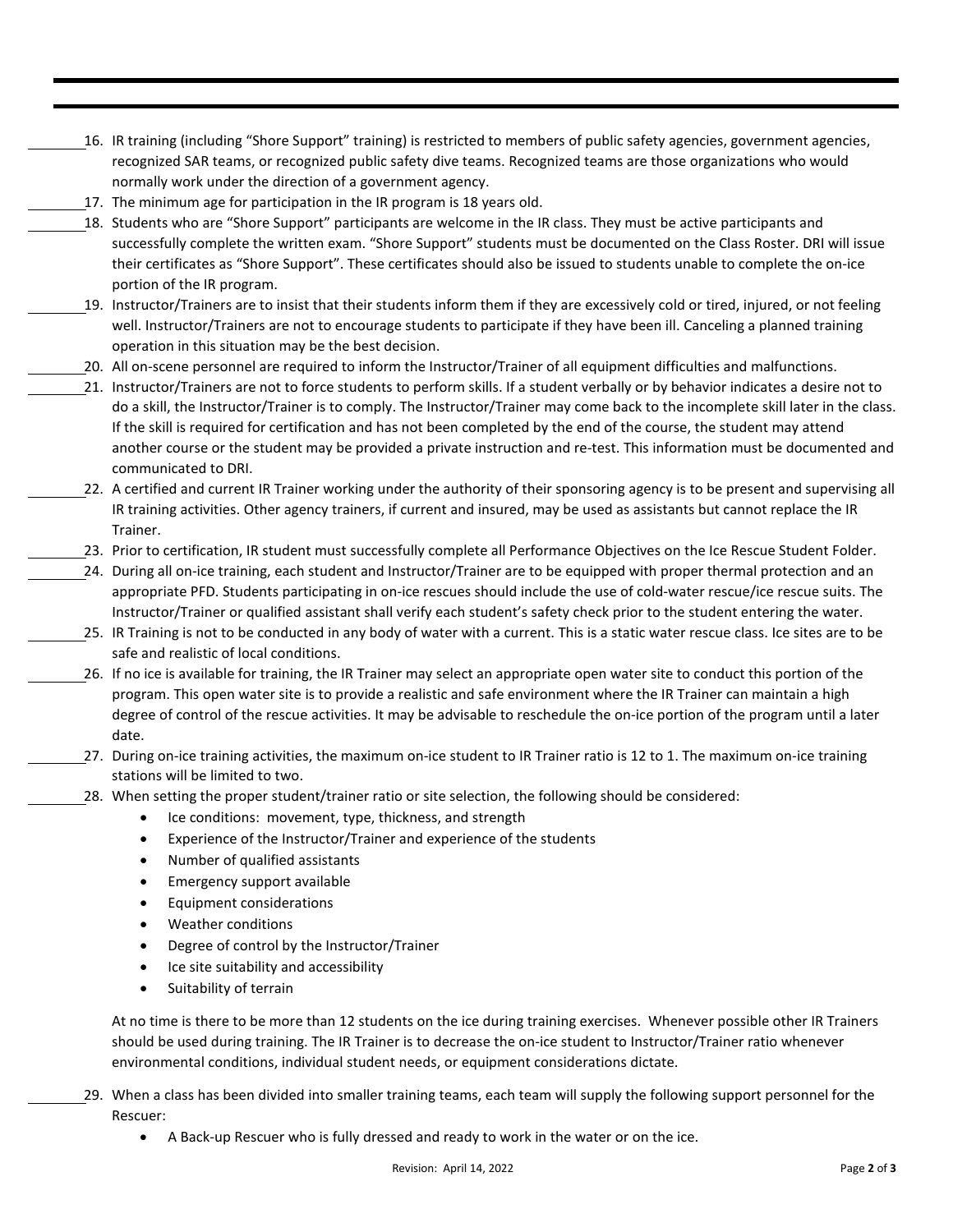- A Line Tender to monitor the primary rescuer's progress and comfort level.
- A Team Leader who oversees the safety of all team members and is a liaison between the team and the IR Trainer.

It is highly recommended that a 90% Rescuer and additional Line Tender be utilized.

- 30. Ice Rescue training is to be conducted so the students always have a clear and unrestricted access to the shore.
	- 31. Each IR Trainer conducting rescue training is to have an Emergency Action Plan (EAP) for accidents. The plan is to include:
		- Emergency guidelines
		- Provisions for communications
		- Provisions for transportation
		- Emergency contact information

Emergency equipment that is to be available at the site includes:

- An AED (or other defibrillator)
- First Aid kit
- Oxygen unit
- Re-warming station
- Communication equipment

This equipment may be supplied by the Instructor/Trainer or by other means. The IR Trainer must turn in a copy of their EAP when submitting a Class Roster to DRI.

By typing or signing your full name and Instructor/Trainer number, if known, in the fields below, you acknowledge you have read and understand all the Ice Rescue Training Standards.

Dive Rescue International Certified Instructor/Trainer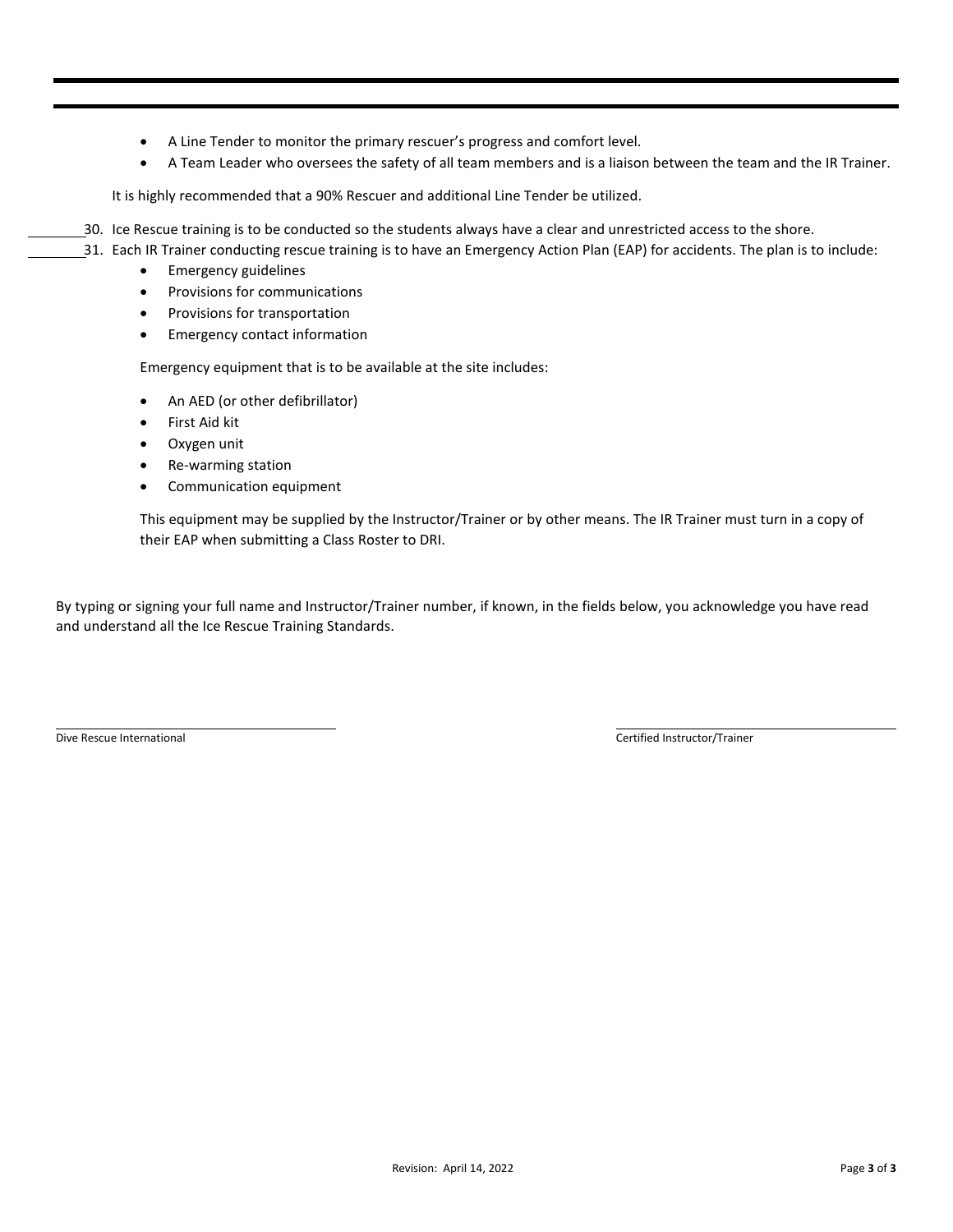

## **Dive Rescue International 2022 Instructor/Trainer Agreement**

**This agreement is entered into on this \_\_\_\_\_\_\_\_\_\_\_\_\_\_ by and between Dive Rescue International, Inc., hereinafter referred to as Dive Rescue International (DRI) and \_\_\_\_\_\_\_\_\_\_\_\_\_\_\_\_\_\_\_\_\_\_\_\_\_\_\_\_\_ hereinafter referred to as the "Instructor/Trainer".**

#### **WITNESSETH THAT:**

**For and in consideration of Dive Rescue International verifying good standing, qualification and credentialing, the Instructor/ Trainer agrees to abide by the following provisions and requirements:**

- 1. The Instructor/Trainer agrees to abide by standards and agreements established and put forth by DRI at this time, and such standards and agreements that are established and put forth by DRI at any time in the future.
- 2. The Instructor/Trainer agrees to follow the class specific Standards and Agreements and the **Training System** including but not limited to the respective Trainer Manual and associated Audio-Visuals. The Instructor/Trainer also agrees to use the **Training System** for the teaching of the program and shall not copy, reproduce, or disseminate the **Training System** or its contents. Only certified Instructor/Trainers are allowed to use the **Training System**.
- 3. The Instructor/Trainer understands that the Instructor/Trainer certification is granted only to members of public safety agencies and agrees to maintain his/her membership within a sponsoring public safety department or recognized public safety dive team.
- 4. The Instructor/Trainer agrees that while serving in the capacity of an Instructor/Trainer to act only in such a manner as well bring credit to the Instructor/Trainer, their department, and to DRI.
- 5. The Instructor/Trainer agrees to maintain all records as are required by DRI.
- 6. The Instructor/Trainer agrees to provide access to such records if requested by DRI, legal counsel or the insurance company representing DRI.
- 7. The Instructor/Trainer agrees to teach the specific programs in compliance with the latest version of the **Training System**. Any updated **Training System** and Trainer Manual revisions, when released, will be communicated with the Instructor/Trainer. The Instructor/Trainer is responsible for inserting the revisions in the Trainer Manual and destroying outdated material. To facilitate the exchange of information, the Instructor/Trainer provides DRI with an email address and physical mailing address within 30 days of any change.
	- 8. The Instructor/Trainer agrees to comply with the recertification procedures as stipulated by DRI.
- 9. To facilitate the exchange of information, the Instructor/Trainer will ensure DRI has an up-to-date email and physical address.
- 10. The Instructor/Trainer agrees to maintain current certification as a Public Safety SCUBA Instructor or a recreational SCUBA Instructor with a nationally recognized training agency.
	- 11. The Instructor/Trainer understands that he/she is not an agent, employee, or legal representative of DRI and has no authority to bind DRI in any manner.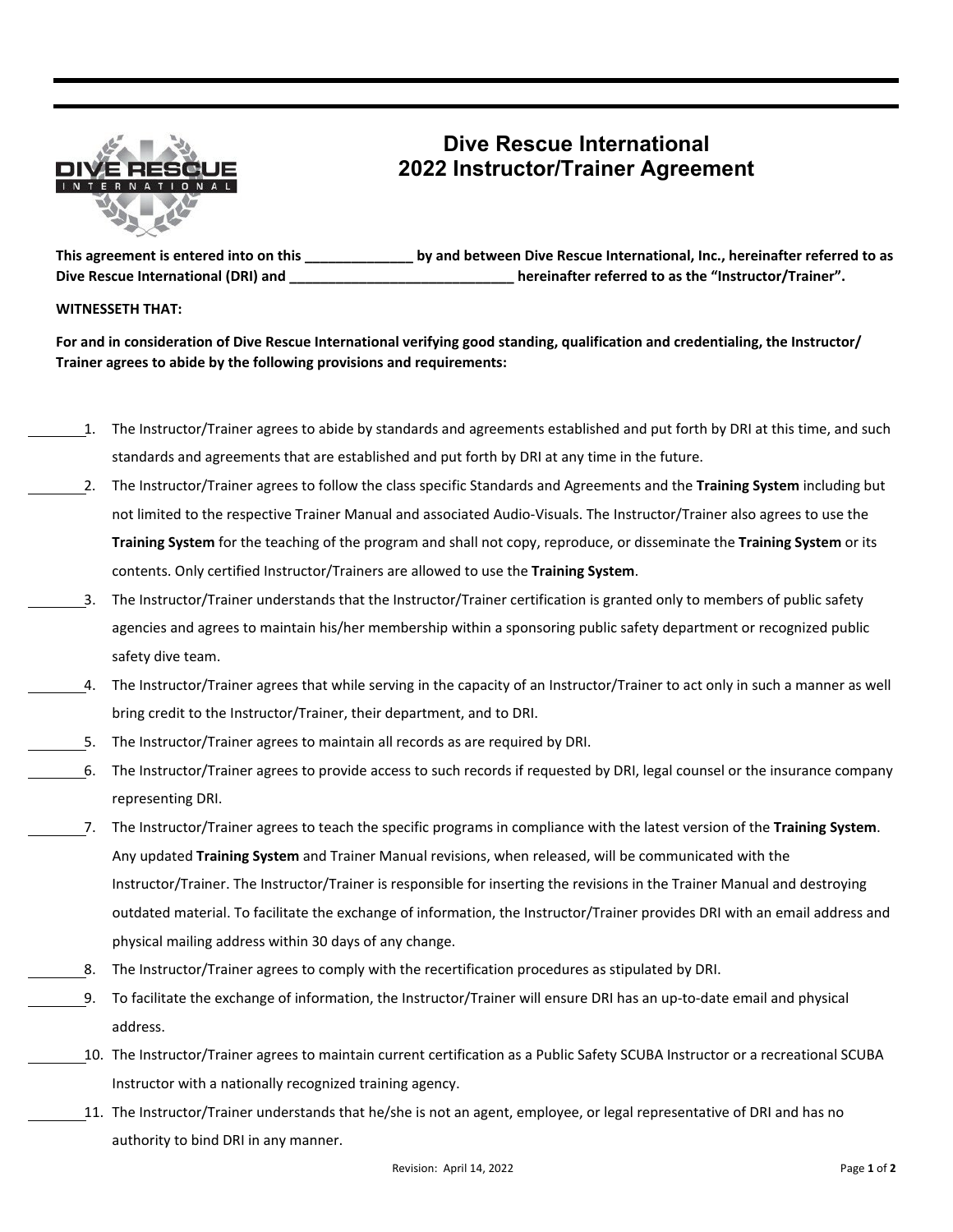

# **Dive Rescue International 2022 Instructor/Trainer Agreement**

- 12. Because DRI is unable to directly monitor the training process, teaching practices, or the activities of their Instructor/Trainers, it is clearly understood that Certificates of Training and all other materials are issued by DRI to Instructor/Trainers as a service. It is the sole responsibility of the Instructor/Trainer to assure that every person who receives a class certification meets all criteria as established in the published Training Standards. The Instructor/Trainer further agrees not to submit for certification or issue certification to any person who in any way fails to meet the intent as well as the letter of standards.
- 13. The Instructor/Trainer agrees to maintain certification/proficiency in CPR and either First Aid, EMT, or Paramedic licensure.
- 14. The Instructor/Trainer must be a current Instructor/Trainer in good standing with DRI to instruct this program.
- 15. The Instructor/Trainer agrees to provide on department letterhead at initial certification and every recertification, a letter from his/her respective department stating that liability insurance coverage is provided through the department while working within his/her scope of employment for said department.
	- 16. The Instructor/Trainer agrees to teach the DRI training programs only to members of their sponsoring public safety agency. Teaching outside their sponsoring public safety agency requires a specific written waiver from DRI.
- 17. The Instructor/Trainer agrees to promptly and immediately report to DRI accidents or incidents of any nature for the purpose of statistical data and future accident prevention measures.

The Instructor/Trainer agrees and understands that if he/she fails to meet any of the above provisions, standards or agreements, his/her status as an Instructor/Trainer is subject to immediate revocation at the discretion of authorized DRI personnel.

The undersigned state that they have read the foregoing and understand all terms, conditions, and provisions therein as indicated by their signatures hereon below.

Dive Rescue International and the contractor of the contractor of the contractor of the contractor of the contractor of the contractor of the contractor of the contractor of the contractor of the contractor of the contract